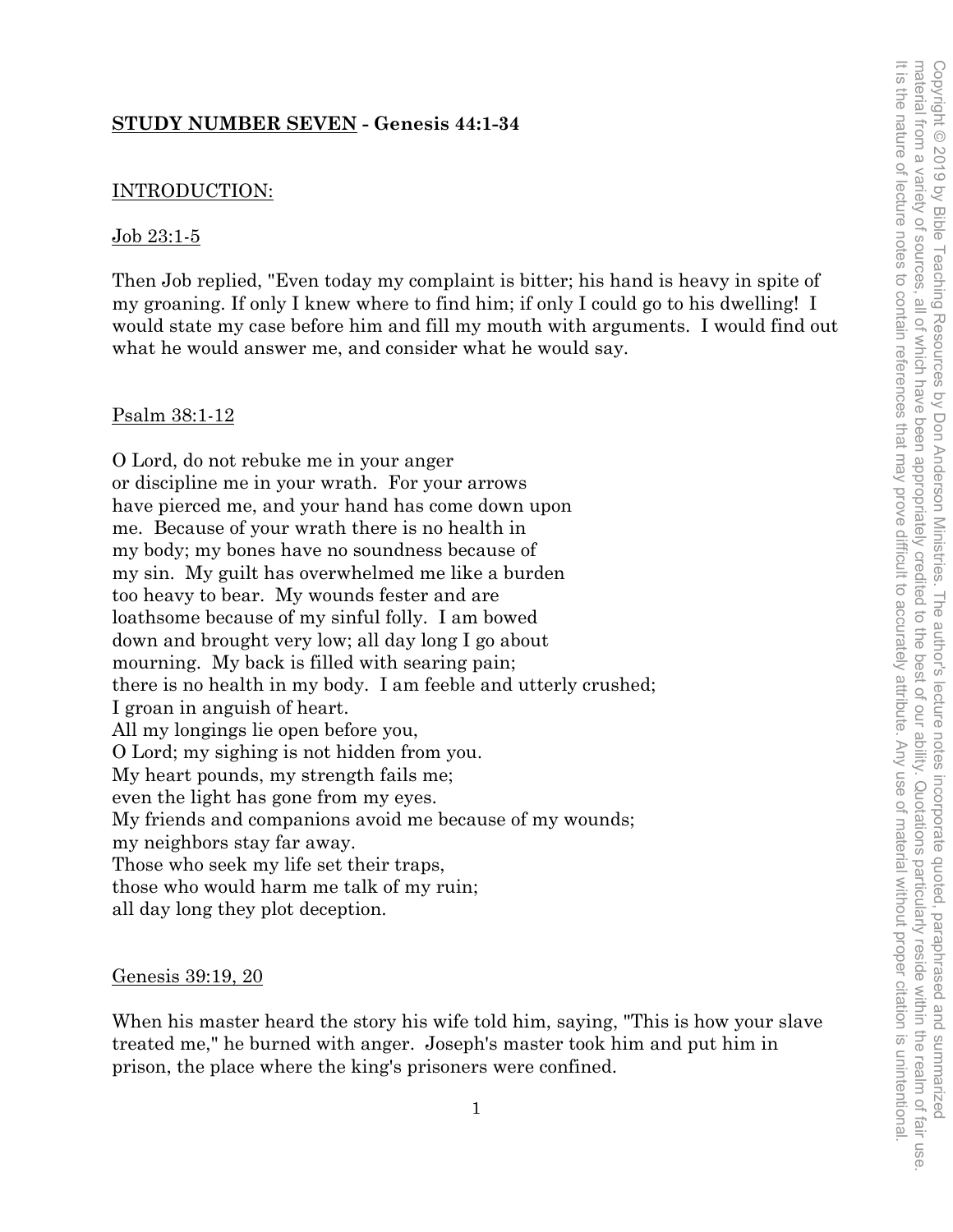#### James 1:2-5

Consider it pure joy, my brothers, whenever you face trials of many kinds, because you know that the testing of your faith develops perseverance. Perseverance must finish its work so that you may be mature and complete, not lacking anything. If any of you lacks wisdom, he should ask God, who gives generously to all without finding fault, and it will be given to him.

How difficult are the circumstances that the men find themselves facing in this 44th chapter.

In our last study together, Jacob was willing to let Benjamin go down to the land of Egypt, as Joseph had stipulated so that they might get grain to sustain their starving families.

Upon arrival, Joseph made arrangements for them to have a meal with him at noon. At the meal, he gave each of them a portion, and then for Benjamin he gave five times as much as he had given the others.

If anyone had opened his mouth to say that this is just like home, Joseph would have known that their same feelings of resentment which they had for Joseph have now been transplanted to Benjamin.

They all were very quiet and subdued, and we left them at the table enjoying their feast.

v. 1 Now Joseph gave these instructions to the steward of his house: "Fill the men's sacks with as much food as they can carry, and put each man's silver in the mouth of his sack.

After they have finished eating, Joseph gave some instructions to the steward.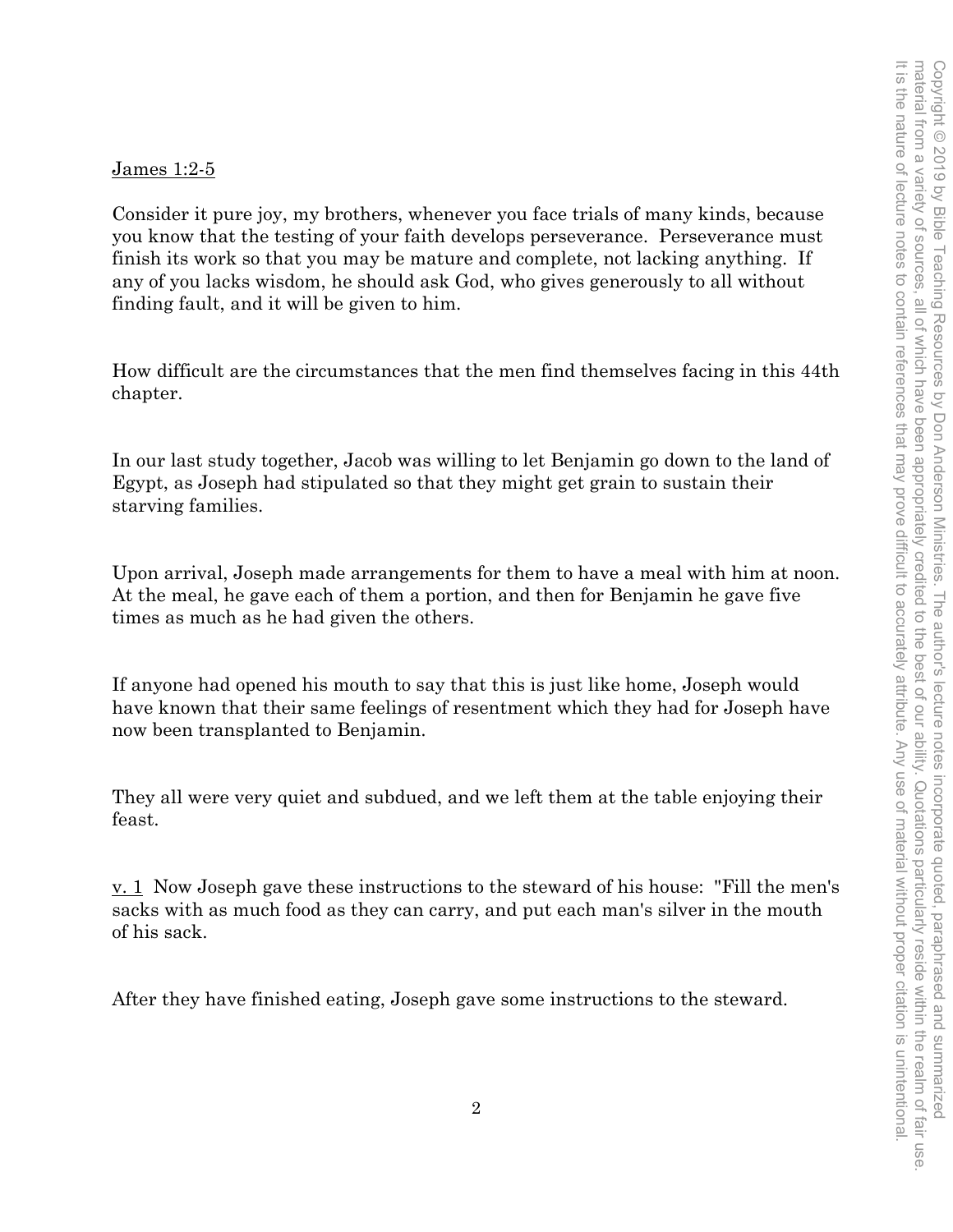These are probably the same instructions that he gave on their first journey as far as the grain and the silver in their sacks.

v. 2 Then put my cup, the silver one, in the mouth of the youngest one's sack, along with the silver for his grain." And he did as Joseph said.

The steward organized getting eleven sacks of grain. He then took the men's silver that had been given and put that back in each of their sacks. He then took the silver cup of Joseph's and buried it in the grain in Benjamin's allotment.

Benjamin ended up with quite a bit of extra things in his sack because he not only had his silver returned but he also had a silver cup.

(*Joseph: From Pit to Pinnacle* by Charles R. Swindoll)

The cup was in the sack to test the men and see if they had begun to read God into daily life, even into misfortune or death. Joseph wanted to see if their vertical scope was clear. From Judah's mouth he heard the words he had wanted to hear. When Judah referred to their "iniquity," he was alluding to the days they had taken advantage of Joseph twenty years earlier.

<u>v. 3</u> As morning dawned, the men were sent on their way with their donkeys.

All of the men must have been guests at the White House Condominiums for the night.

Wanting to get on the road early before it got hot, the men had made preparations to leave as the day dawned.

v. 4 They had not gone far from the city when Joseph said to his steward, "Go after those men at once, and when you catch up with them, say to them, 'Why have you repaid good with evil?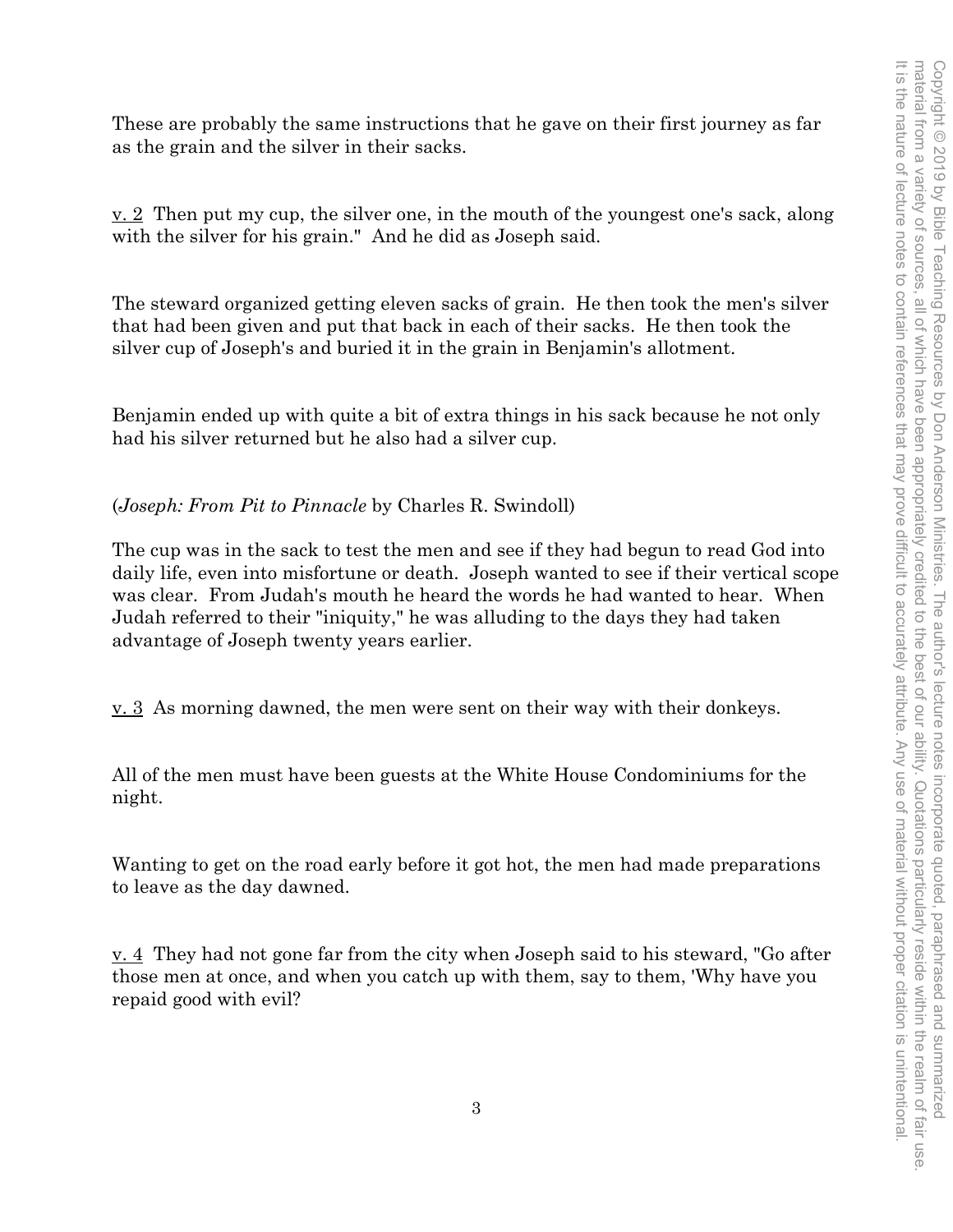Joseph didn't let them get too far from the city when he turned to his steward and said, "Go after those men at once, and when you catch up with them, give them this message: "Why have you repaid good with evil?"

v. 5 Isn't this the cup my master drinks from and also uses for divination? This is a wicked thing you have done.'"

When the steward catches up with them, he is to accuse them of returning evil for good and also the fact that the cup of his master is missing, charging them with the fact that "this is a wicked thing you have done."

I do not believe that Joseph actually used the cup for divination but it is to cause these brothers not to suspect anything about Joseph not being a full-blooded Egyptian.

 $\underline{v}$ . 6 When he caught up with them, he repeated these words to them.

You can imagine how the brothers felt, leaving the city loaded with provision, all eleven of them together. It just seemed too good to be true. They must have had joyful, buoyant spirits over a night of good rest and some tender, loving care. And now they're on their way back northeast 250 miles to Hebron and to their starving families.

Their joy is short-lived, and their fear and anxiety returns when they see red flashing gumball machines in their rear-view mirrors. When the steward gets all eleven of them pulled over, he speaks the words that Joseph had commanded him to speak about the returning of evil for good and the taking of the cup.

v. 7 But they said to him, "Why does my lord say such things? Far be it from your servants to do anything like that!

First of all, they've got a question: "Why does my lord say such things? And then they've got a very strong affirming statement: "Far be it from your servants to do anything like that!" That is the farthest thing from our minds.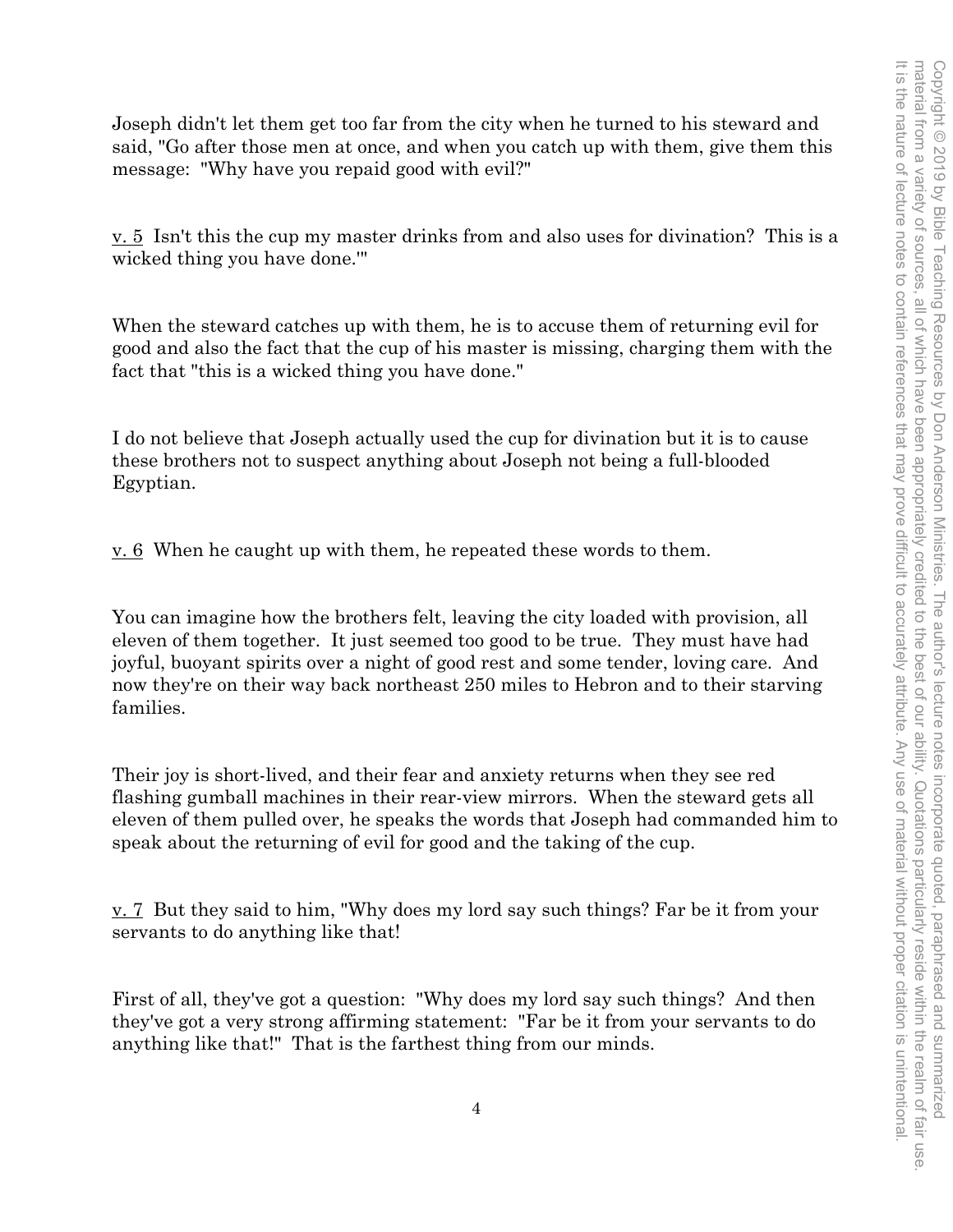v. 8 We even brought back to you from the land of Canaan the silver we found inside the mouths of our sacks. So why would we steal silver or gold from your master's house?

They remind the steward of what had happened yesterday morning at the home of the ruler:

## 43:20-22

"Please, sir," they said, "we came down here the first time to buy food. But at the place where we stopped for the night we opened our sacks and each of us found his silver--the exact weight--in the mouth of his sack. So we have brought it back with us. We have also brought additional silver with us to buy food. We don't know who put our silver in our sacks.

Because we did this honest thing in bringing the money down to you, the obvious question is, "Why would we steal silver or gold from your master's house?"

v. 9 If any of your servants is found to have it, he will die; and the rest of us will become my lord's slaves."

It is probably Reuben who is talking here because he is famous for making the dramatic statements:

## Genesis 42:37

Then Reuben said to his father, "You may put both of my sons to death if I do not bring him back to you. Entrust him to my care and I will bring him back."

v. 10 "Very well, then," he said, "let it be as you say. Whoever is found to have it will become my slave; the rest of you will be free from blame."

Here the steward makes an alternate statement. He is aware of the test that Joseph has in mind. "Whoever is found to have it will become my slave." If they have hatred toward Benjamin and resentment toward their father because of his privileged place in the family, they will leave Benjamin and let him become a slave,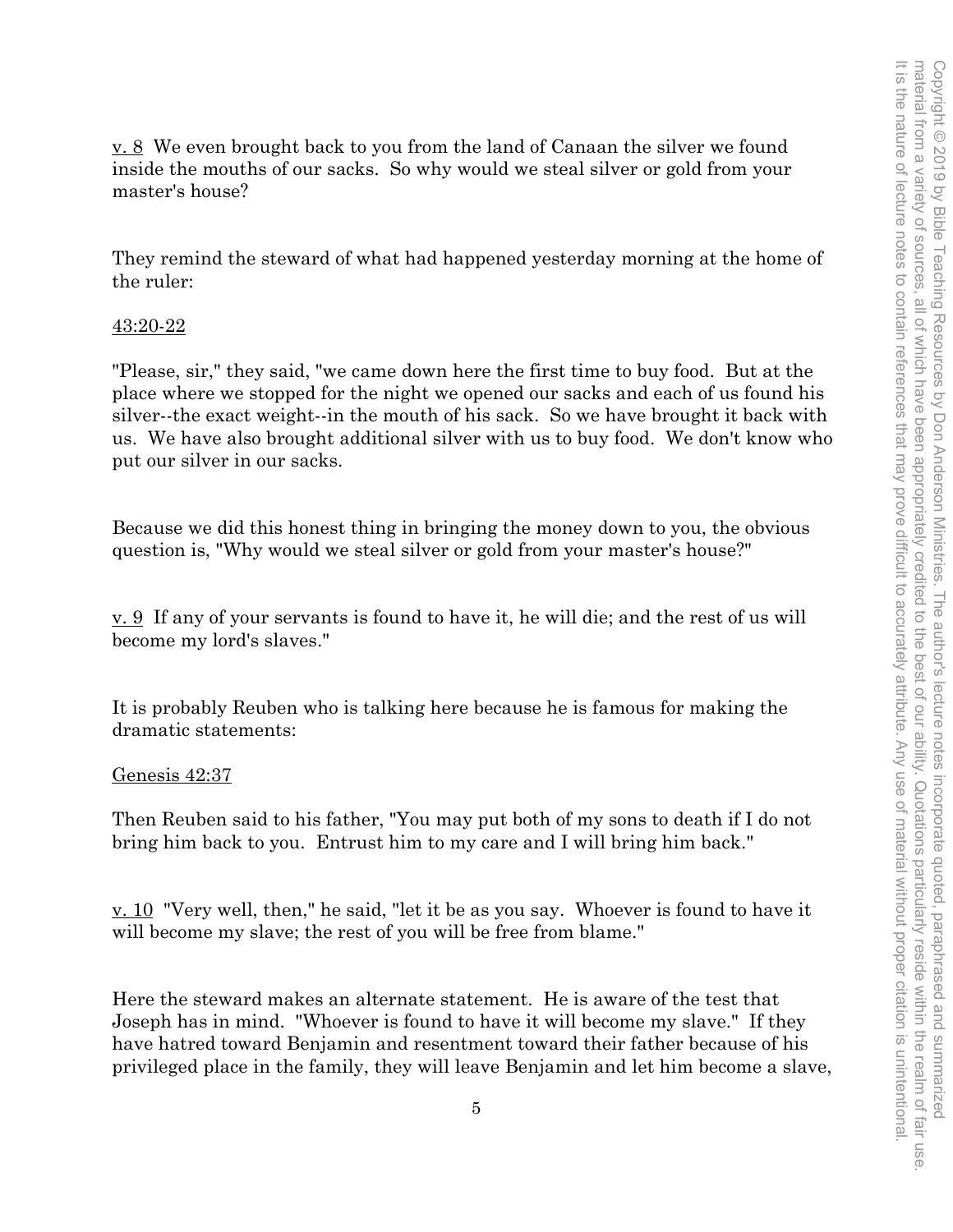and the rest of them will selfishly go on back to Hebron to care for the needs of their families just like they did 22 years ago when they sold Joseph into Egypt and then went back to their old father with the story of the bloody coat.

v. 11 Each of them quickly lowered his sack to the ground and opened it.

I am sure that each of them was shocked again to see the two pouches of silver that were in the top of each of their sacks.

v. 12 Then the steward proceeded to search, beginning with the oldest and ending with the youngest. And the cup was found in Benjamin's sack.

I am sure the steward was told how to search.

Just like they were sitting at the table according to age, so now the search proceeds according to age. The steward starts with Reuben's sack and finds nothing. He then turns to Simeon's sack, and there's nothing there. Since Simeon has been away from home for quite a long time, I am sure he breathes a sigh of relief that he is not guilty.

The steward then searches the sack of Levi and then turns to Judah and finds nothing in his sack either.

The steward is going through the grain like you'd go through a box of Cracker Jacks looking for the prize. Next it's time to take a look at the sacks of Dan and Naphtali, and there is nothing in their sacks. Next, it's the sacks of Gad and Asher, and they too are clean.

Now that there are only three sacks left, I am sure the rest of the fellows are already loading up to resume their journey. The steward looks into the sacks of Issachar and Zebulun and finds nothing there as well.

Now everybody breathes a sigh of relief because Benjamin has had such royal treatment, he certainly would not be guilty of taking the cup.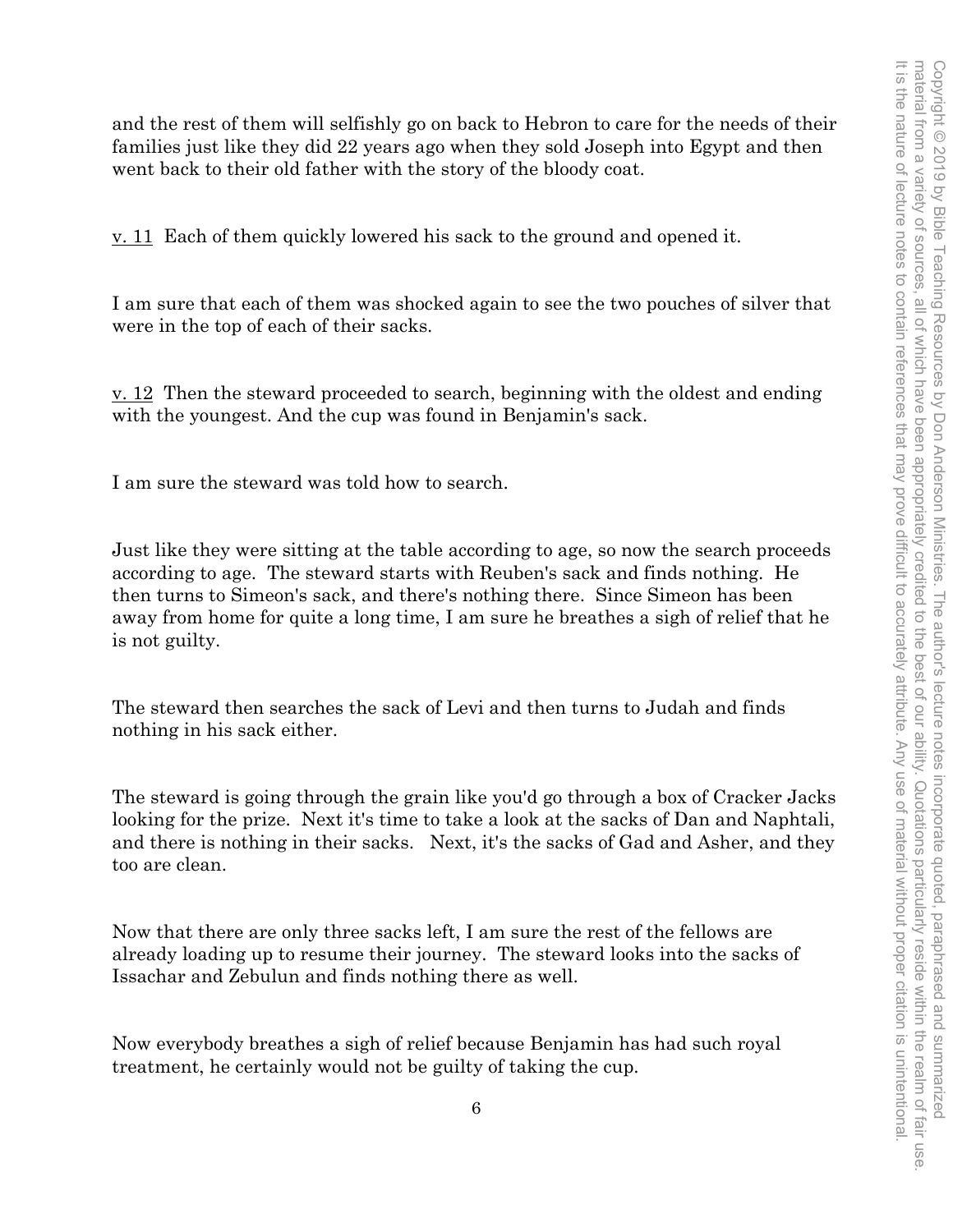Our text tells us, "And the cup was found in Benjamin's sack."

I am sure there is shock written all over the face of Benjamin and also a horrible fear because now he is in the position of a criminal and the possibility of execution is very real, even though the steward had said, "Whoever is found to have it will become my slave."

Benjamin is totally mystified by these happenings because he knows deep in his heart he had nothing to do with it.

It would be so normal for the brothers to whisper to Benjamin, "Why did you do it? Why did you think you could get away with it? Why? Why? Why? When the ruler has been so good to you?" And you can just hear Benjamin's painful response, "But I didn't! I didn't! I didn't take it, I promise you! I am totally innocent. I don't know how this cup has gotten into my sack.

## Isaiah 53:7

He was oppressed and afflicted, yet he did not open his mouth. He was led like a lamb to the slaughter, and as a sheep before her shearers is silent, so he did not open his mouth.

## <u>Matt. 27:12-14</u>

When he was accused by the chief priests and the elders, he gave no answer. Then Pilate asked Him, "Don't you hear how many things they are accusing you of? But Jesus made no reply, not even to a single charge, to the great amazement of the governor.

## James 1:19

This you know, my beloved brethren, but let everyone be quick to hear, slow to speak, and slow to anger.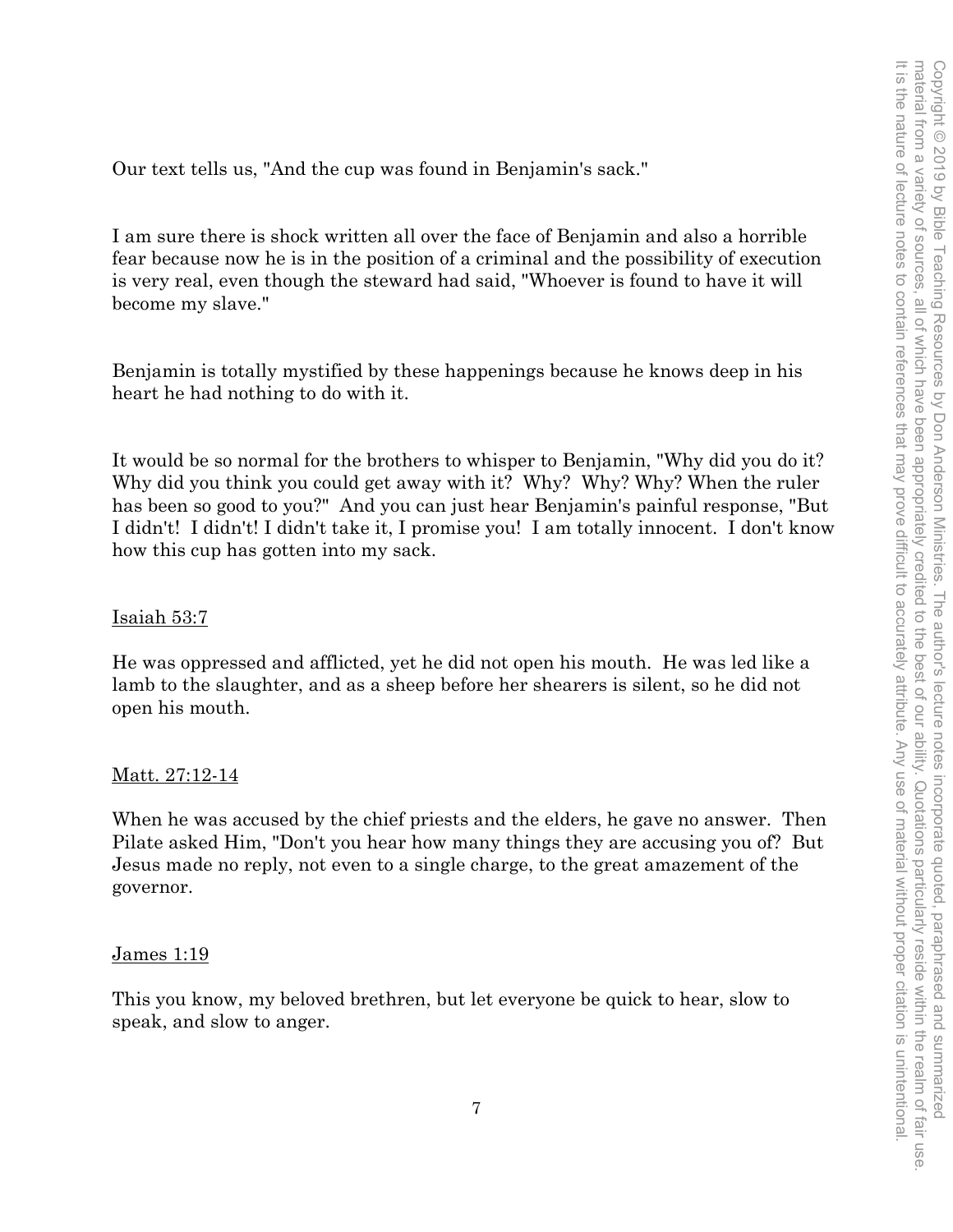Benjamin could have put on a real scene here and gotten very angry and upset. But there is no record of this in the text whatsoever.

Beth Jameson in her book *Hold Me Tight*, speaking of her response to her young daughter's leukemia, said,

Fact and truth overtake my refusal to believe. Grief and helpless fear become uninvited residents in my soul. They are to be tenants coming and going at will. But no matter how long their absence, I know they will return. The lease is longterm and binding.

# (*Rx for Addiction* by W. Robert Gehring, M.D.)

Sitting in that cell, I had plenty of time for reflection. I still couldn't believe the terrible things that were happening to me. Now I was a junkie doctor incarcerated on a morals charge. I felt like the principle character in somebody else's bad dream. Where was the strong farm boy who ran through plowed fields to condition himself for football? Where was that determined student who studied hard to get his doctorate in medicine? Where was that sensitive intern who cried over his patients? That same man couldn't be sitting in a jail in Atlanta, Georgia?

## (*When the Ceiling is Zero* by Robert D. Foster)

"The righteous shall move onward and forward; those with pure hearts shall become stronger and stronger." (Job 17:9 Living Bible)

Welcome trials and troubles as friends. Do not resist them as enemies to your cozy and snug way of life.

The reason for this uncommon philosophy is found in the Holy Scriptures: "We also exult in our tribulations; knowing that tribulation brings about perseverance" (Romans 5:3, NASB).

Another word for perseverance is fortitude--the end result of pressure.

The pressure of finances, difficult circumstances, sorrow and heartache,

unpopularity and loneliness tend to press you out of shape. These pressures can produce a spirit that does not just passively endure, but actively overcomes and conquers.

Fortitude--the God-given ability to face the storms of life head-on and come out not somehow, but triumphantly. "I do not like crises," said Lord Reith, "but I do like the opportunities they provide."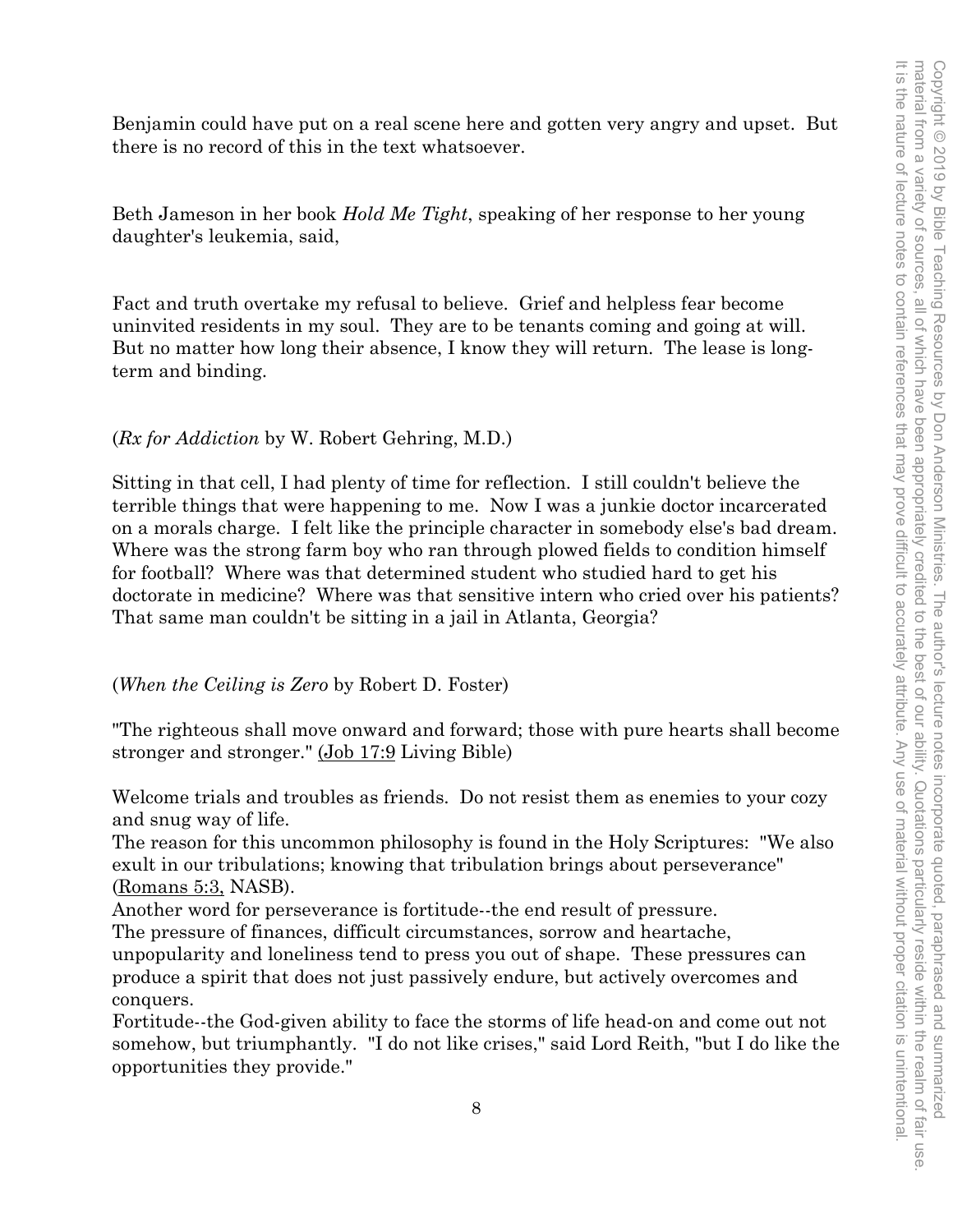Fortitude--out of the battle you emerge stronger, purer and nearer to the heart of God.

When Sir Walter Scott was involved in ruin because (cont.)

of the bankruptcy of his publishers, he said, "No man will say 'poor fellow' to me; my own right hand will pay the debt." That is fortitude.

Someone once said to a gallant soul who was undergoing a great sorrow: "Sorrow fairly colors life, doesn't it?" Back came the reply: "Yes, it does, but I propose to choose the color!" That is fortitude.

One of my most beloved friends was shot through the throat during World War II. Doctors told him he could never talk again. Today Bob is preaching, teaching and witnessing to Japanese people in their own homeland.

This is Christian fortitude!

"I pray that out of the glorious richness of his resources he will enable you to know the strength of the Spirit's inner reinforcement" (Ephesians 3:16, Phillips).

 $\underline{v}$ . 13 At this, they tore their clothes. Then they all loaded their donkeys and returned to the city.

At this discovery of the silver cup in Benjamin's sack, after all of this search and the stash is found in the last man's sack, they tore their clothes in an act of horror and repentance. Then they all loaded their donkeys and returned to the city.

It wasn't a long trip back to town because they had just gotten started anyway. And now they just cannot believe what is happening. The day started out so beautiful and they were looking forward to getting home to their families, and now it has become a horrible nightmare. They are returning to the city and to a future destiny they know not of.

v. 14 Joseph was still in the house when Judah and his brothers came in, and they threw themselves to the ground before him.

Joseph had not left for work yet; and when Judah and his other brothers came in, they threw themselves to the ground before him.

Here again we have another experience of fulfillment of the dreams that were given to Joseph 22 years ago.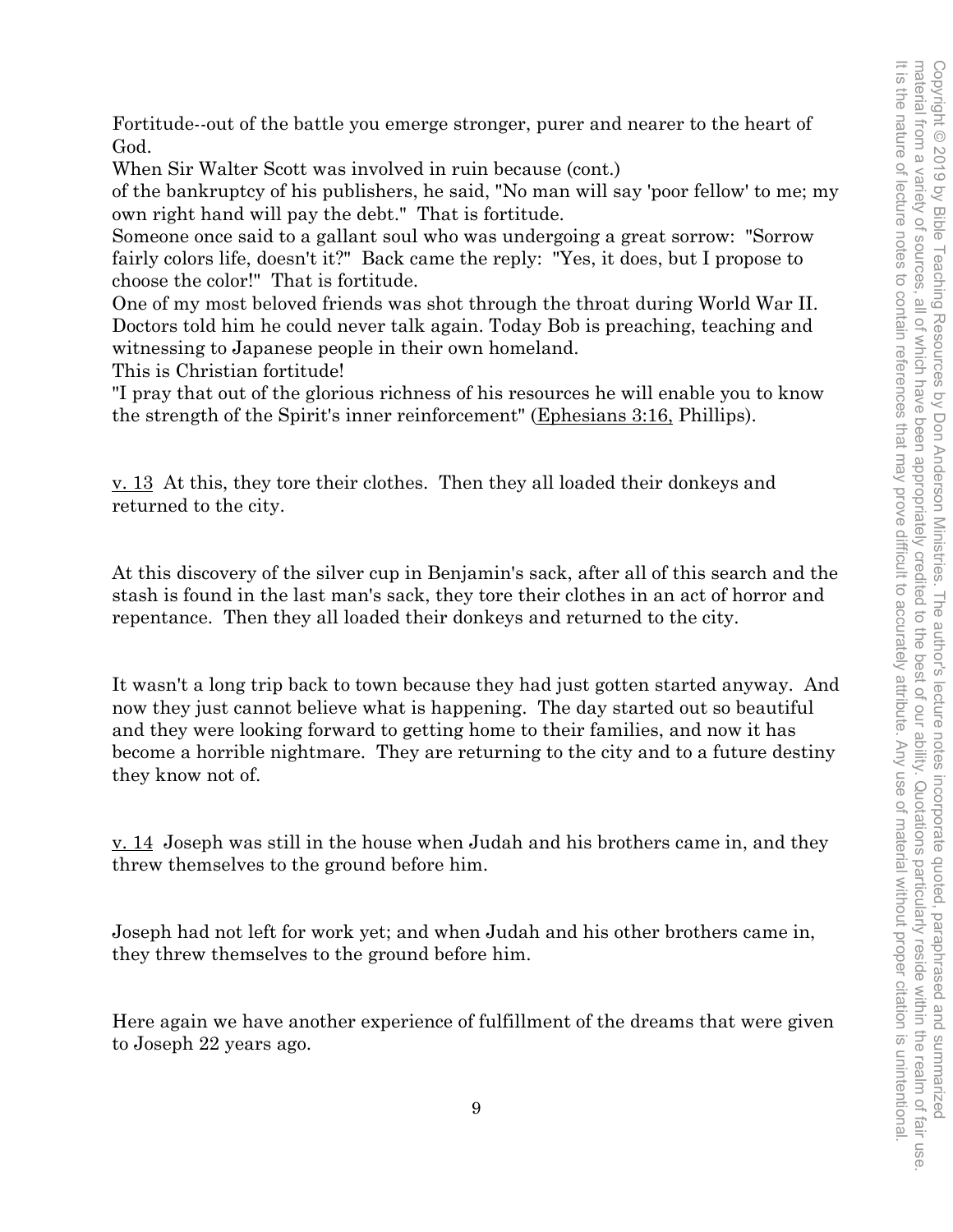I am sure their faces are as white as a sheet. They are frozen in fear and because of Joseph's prior stern treatment on their first visit when he accused them of being spies, they are probably believing the worst at this time.

v. 15 Joseph said to them, "What is this you have done? Don't you know that a man like me can find things out by divination?

Joseph's first question is: "What is this you have done?" Then his second question-- "Don't you know that a man like me can find things out by divination?"

He does not want them to think that he has any relationship with them whatsoever, and I think the steward uses the term "divination" and so does Joseph to give the brothers the impression that this ruler before whom they stand is a full-blooded Egyptian.

v. 16 "What can we say to my lord?" Judah replied. "What can we say? How can we prove our innocence? God has uncovered your servants' guilt. We are now my lord's slaves--we ourselves and the one who was found to have the cup.

Judah now becomes the spokesman before Joseph. It is Judah who convinces Joseph that they have learned their lessons, and that they are all in this together.

(*Joseph* by F. B. Meyer)

*But who was to be their spokesman?* Reuben had always had something to say in self-justification, and had been so sure that all would be right that he had pledged the lives of his children to his father for the safety of Benjamin; but *he* is dumb. Simeon was probably the cruel one, the instigator of the crime against Joseph; but *he* dares not utter a word. Benjamin, the blameless one, the prototype of the young man whom Jesus loved, is convicted of sin, and has nought to say. Who then is to speak? There is only one, Judah, who at the pit's mouth had diverted the brothers from their first thought of murder. And notice how he speaks. He does not attempt to hold up any extenuating circumstances, or to explain the past, or to excuse Benjamin or themselves. He throws himself helplessly on Joseph's mercy: "What shall we say unto my lord? what shall we speak? or how shall we clear ourselves?"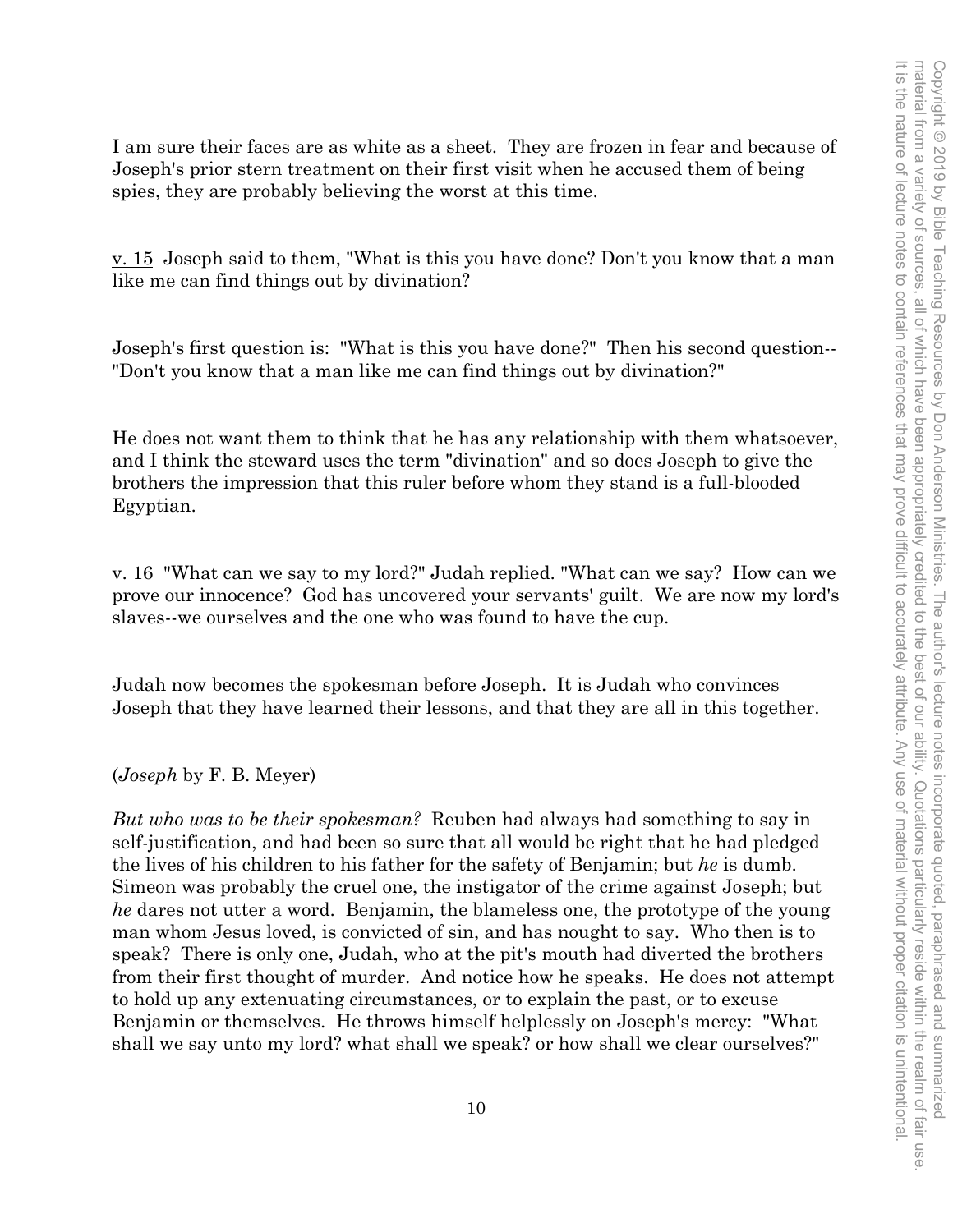Judah's opening remarks include three questions, two of which are the same:

"What can we say to my Lord? What can we say?"

and then the third question:

"How can we prove our innocence?"

Judah then brings God into the picture: "God has uncovered your servant's guilt. We are now my lord's slaves--we ourselves and the one who was found to have the cup."

Sir, we are eleven men who are all in this together. We are committed to this as brothers, and we are going to be your slaves--all eleven of us.

v. 17 But Joseph said, "Far be it from me to do such a thing! Only the man who was found to have the cup will become my slave. The rest of you, go back to your father in peace."

Now Joseph makes the way easy for them to depart and to go back to their father and families.

The only person who is guilty in the eyes of Joseph is Benjamin, and it is he who is going to remain. Joseph says, "Far be it from me to do such a thing! Only the man who was found to have the cup will become my slave."

"The rest of you, go back to your father in peace."

As far as I am concerned, all I want is Benjamin. The rest of you can go back to your father in peace.

v.18 Then Judah went up to him and said: "Please, my lord, let your servant speak a word to my lord. Do not be angry with your servant, though you are equal to Pharaoh himself.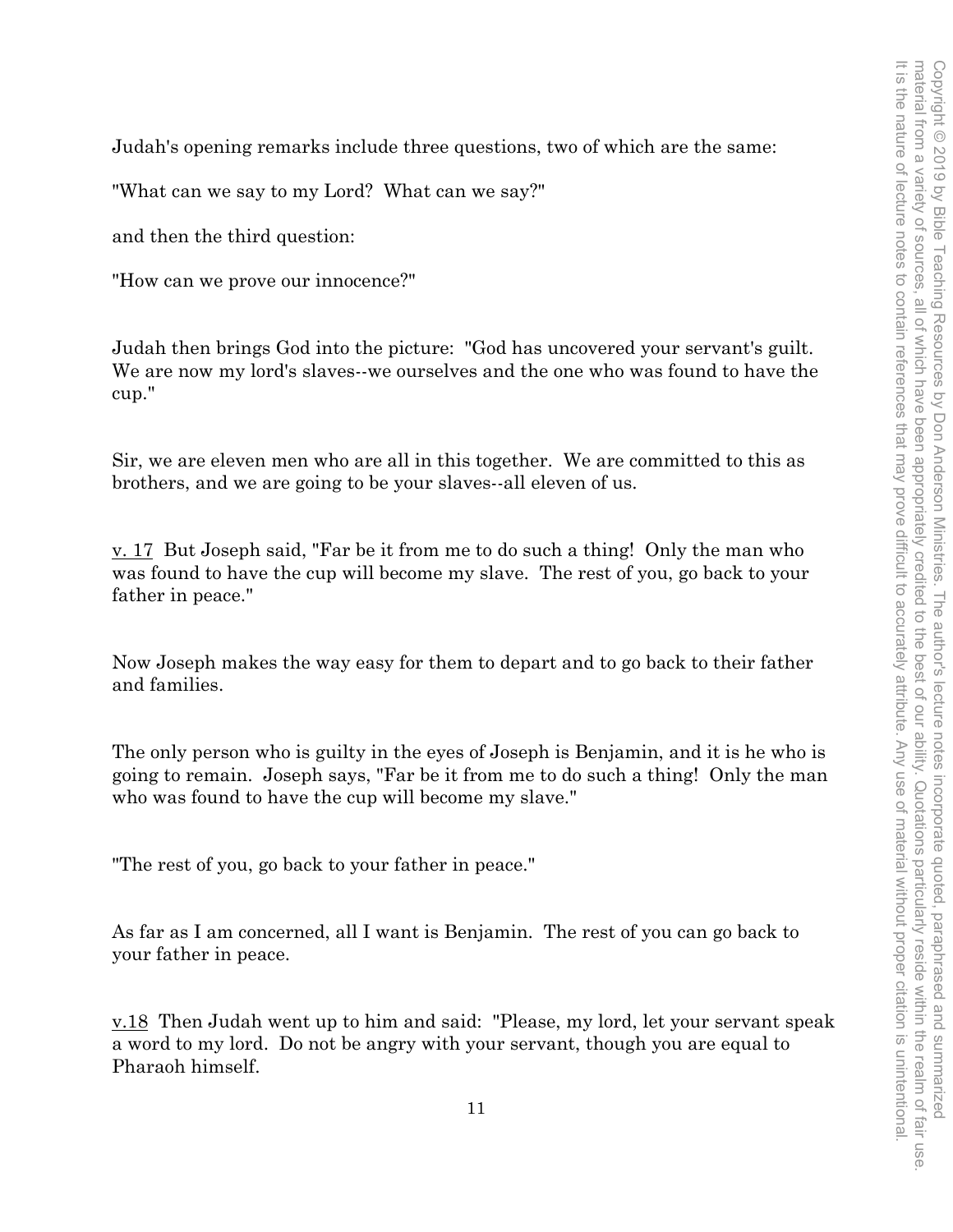Judah very cautiously approaches Joseph. With all the proper protocol, he makes a plea by saying, "Please, my lord, let your servant speak a word. Do not be angry, though you are equal to Pharaoh himself."

v. 19 My lord asked his servants, 'Do you have a father or a brother?'

Judah is now going to focus on the father and the brother in this situation.

v. 20 And we answered, 'We have an aged father, and there is a young son born to him in his old age. His brother is dead, and he is the only one of his mother's sons left, and his father loves him.'

Joseph cannot believe the words he is hearing, I am sure.

Judah gives the family history and once again makes reference to the fact that Benjamin's brother is dead. Oh, if Judah only knew that that brother is standing before him!

Now Joseph understands the special relationship that Benjamin has to his father because Judah says, "He is the only one of his mother's sons left, and his father loves him."

<u>v. 21</u> Then you said to your servants, 'Bring him down to me so I can see him for myself.'

Judah reminds Joseph of the request he had made on their first trip down. "Bring him down to me so I can see him for myself."

<u>v. 22</u> And we said to my lord, 'The boy cannot leave his father; if he leaves him, his father will die.'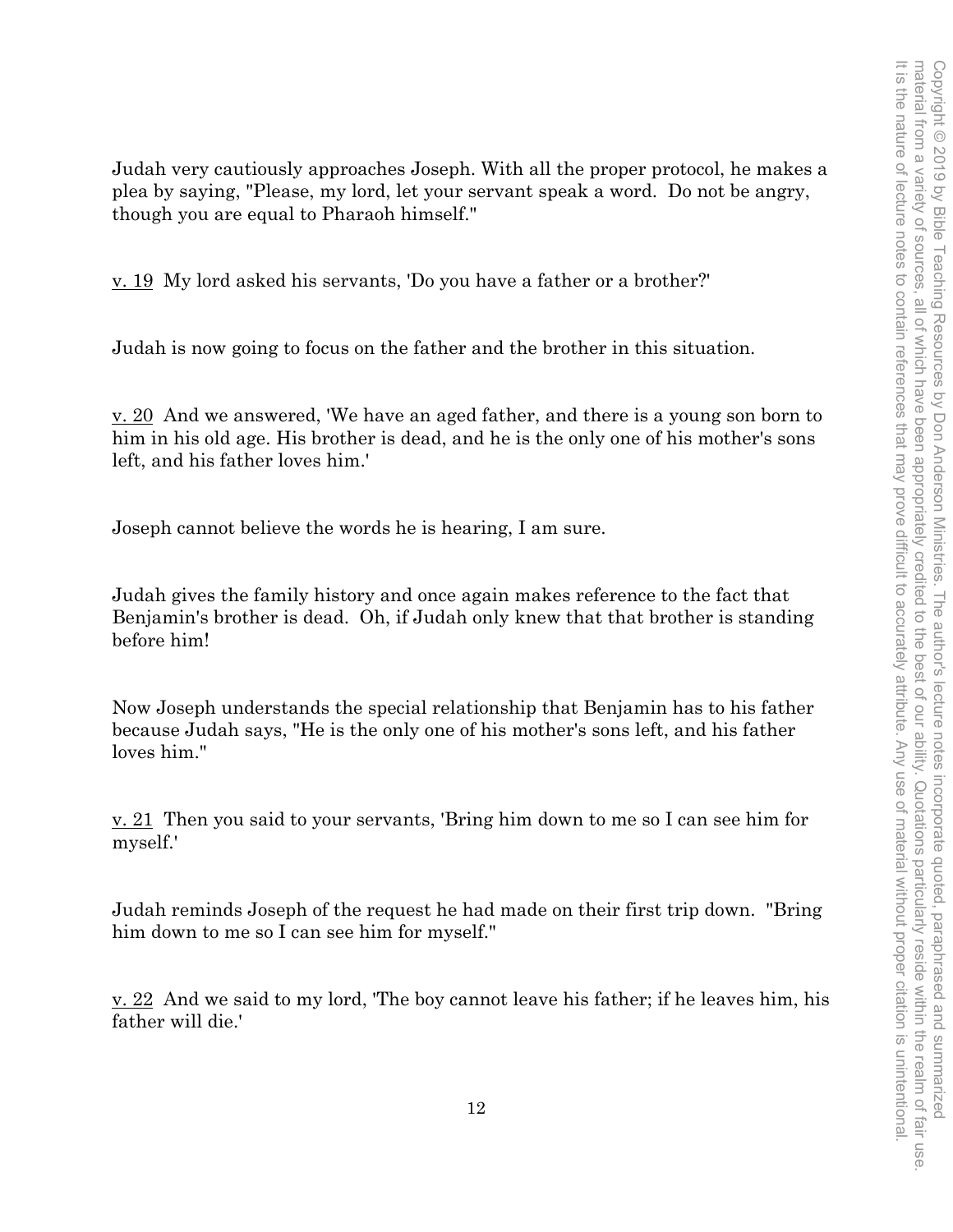The reason there was so much time between the first visit and the second visit was over Benjamin.

Evidently, they had told Joseph on that first visit when he asked them to bring Benjamin that it would be very difficult. "The boy cannot leave his father; if he leaves him, his father will die."

v. 23 But you told your servants, 'Unless your youngest brother comes down with you, you will not see my face again.'

You held firm on the business of Benjamin and gave us no alternative but to bring him down or die.

v. 24 When we went back to your servant my father, we told him what my lord had said.

<u>v. 25</u> Then our father said, 'Go back and buy a little more food.

v. 26 But we said, 'We cannot go down. Only if our youngest brother is with us will we go. We cannot see the man's face unless our youngest brother is with us.'

Judah is recounting accurately all of the things that transpired between the first and second visit.

v. 27 Your servant my father said to us, 'You know that my wife bore me two sons.

 $\underline{v. 28}$  One of them went away from me, and I said, "He has surely been torn to pieces." And I have not seen him since.

 $\underline{v}$ . 29 If you take this one from me too and harm comes to him, you will bring my gray head down to the grave in misery.'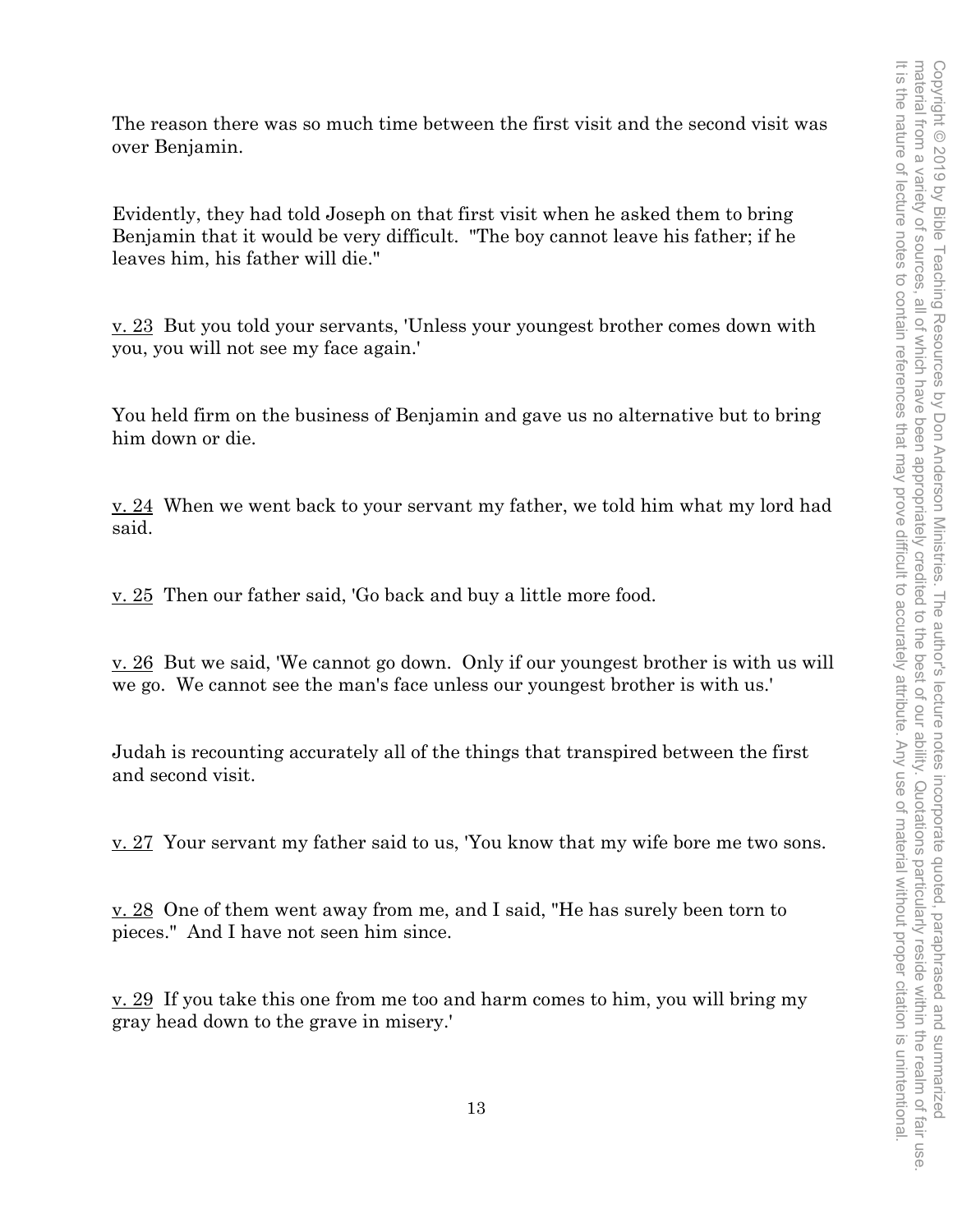What a dramatic, emotional address Judah gives here before Joseph. I feel confident that Joseph is deeply moved by what he is hearing.

v. 30 So now, if the boy is not with us when I go back to your servant my father and if my father, whose life is closely bound up with the boy's life,

 $\underline{v}$ . 31 sees that the boy isn't there, he will die. Your servants will bring the gray head of our father down to the grave in sorrow.

Sir, this is a very serious matter. Because my father, whose life is closely bound up with the boy's life, when he sees that he's not there, he will die. You see, sir, if we leave Benjamin here and go back, my dad will die.

We will be the ones who will bring our father down to the grave in sorrow.

(*The Rebirth of America* by the Arthur S. DeMoss Foundation)

We have all seen the statistics that reveal the breakdown of the family unit in our society...more than one out of every two couples who walk down the aisle to get married will eventually change their minds and end up in a divorce court; last year over 600,000 children were born to unmarried women; each month the lives of 125,000 children are cruelly ended before they even have a chance to leave their mother's womb; an estimated 10 million Americans are engaged in perverse, homosexual relationships.

The tragedy is that these statistics represent human lives...real people who are experiencing the consequences of refusal to follow God's plan for the family.

(Retreads by Prudence Mackintosh)

In these years, three sons have taught me to tolerate frustration, to develop patience, and to be incredibly flexible, all skills I hope they're learning too. The fulllength jeans we bought for them two weeks ago reveal their ankles today, and I lie awake wishing the growth of my sons' grateful hearts could keep pace with their feet.

There will never be another time when I can observe so closely the mysterious and unpredictable changes that occur as little boys grow up. Quantity time, in that case, has its own inherent "quality." For example, my long-running performance as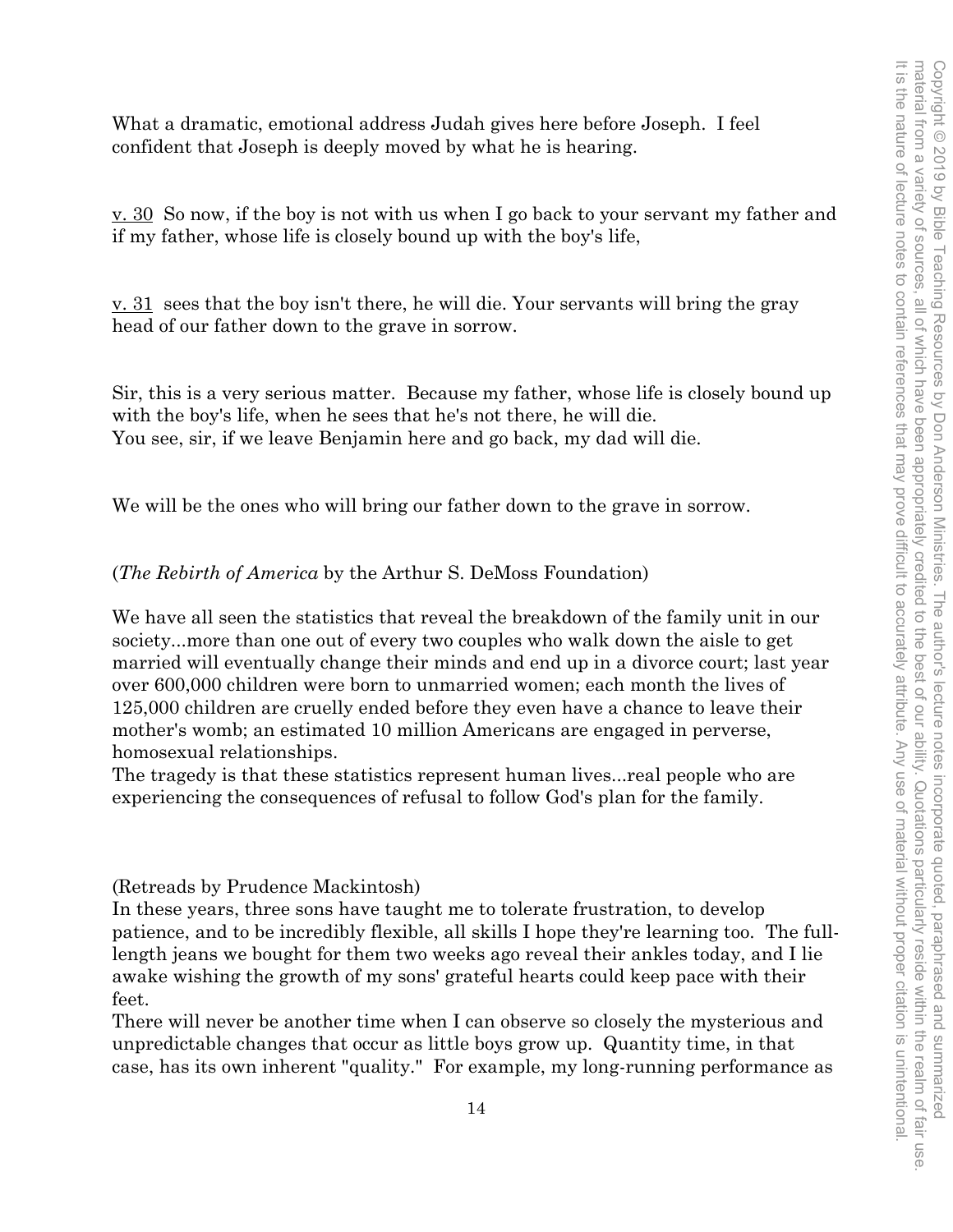the tooth fairy only closed last week.

Jacob's life is closely bound up with the boy's life, with that of Benjamin.

#### (*Rx for Addiction* by W. Robert Gehring, M.D.)

Courtney Robin Gehring was born at 2:54 p.m. on March 7, 1979. I looked at her pretty little face; I saw the dimple in her chin(just like mine); I held her warm little body in my arms.

Parents had told me that seeing your baby for the first time gave you a feeling that was beyond description. Pediatricians called this feeling part of the bonding process, but they couldn't describe it either. When I held Courtney in my arms for the first time, I felt a warmth, a closeness, a protectiveness that I had never experienced before. It was a euphoria far superior to that generated by any drug. I escorted Carolyn to the recovery room and waited until she fell asleep. Next I called our friends and relatives to tell them of the birth. Then I persuaded the nursery personnel to push Courtney's warmer to a remote corner of the nursery- away from the other babies. "We need to talk in private," I joked.

I sat silently on a stool and watched this new person for over an hour. Courtney was flailing her arms and legs--trying them out, as babies do. I studied her little fingers and toes, her protuberant tummy, her healthy pink cheeks. A thousand thoughts bombarded my consciousness. Future thoughts, past thoughts, baby thoughts, father thoughts.

I started talking to her in a soft whisper. "Happy birthday, little honey. Welcome to our world. We've got problems, to be sure, but it's not a bad world. There's still war and crime and starvation, but that's none of your concern, because your daddy will protect you from all that.

"I'll try to guide your life so that you'll see the beauty of our world. There are fuzzy little animals and sunsets and flowers. There's music and poetry and...well, I could just go on and on. You'll have all that, Courtney. I promise. I'll protect you." Tears were streaming down my cheeks as I lifted her from the warmer and pressed her tiny body against mine. "Your daddy has a problem right now, little honey. He's gotten into something that he can't get out of. He's in way over his head. There's a beast inside of him that's consuming him. But that's not your concern. Your daddy's strong. Because of you, your daddy will kill that beast, and that beast will never threaten us again.

I promise. I'll protect you."

(cont.)

At that moment, I wanted my own mom and dad to kill the beast for me. I wanted them to protect me; I wanted them to tell me that everything would be okay. "Mom, Dad, God, somebody! Help me. You didn't tell me life would be so hard. You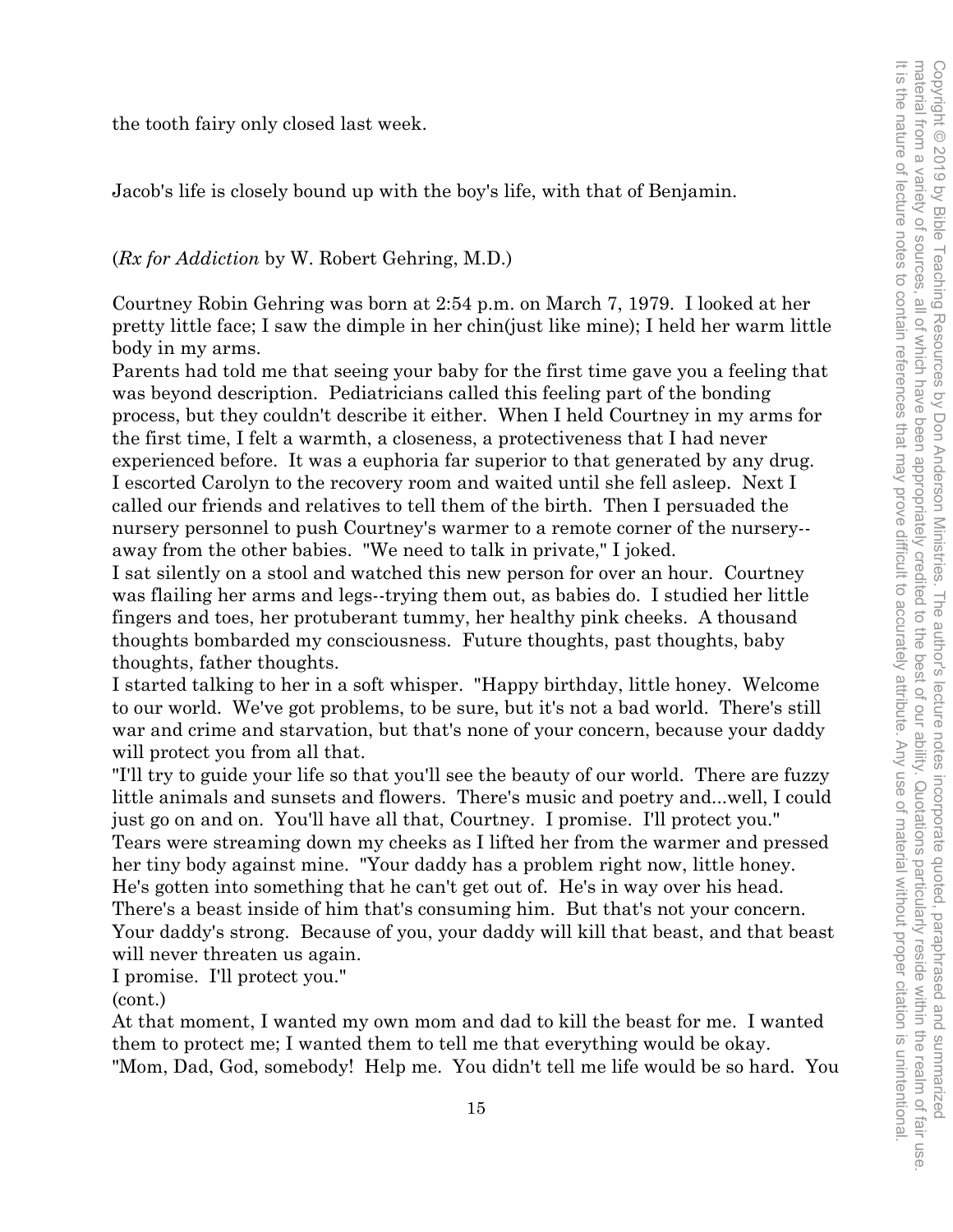told me about teddy bears, love, marriage, children, and happiness. You didn't tell me about the rat race or the goddess of success who demands continual sacrifice or the alcohol or the drugs. You said I would live happily every after.

"Now I have a child of my own to protect. But who will protect me? How can I give this child a happy life when mine is so miserable?

"Make me a little child again, and hold me close. Hold me like I'm holding this child. Kill the beast for me--make everything okay. Help me, Mom. Help me, Dad,...God,...somebody! life is too hard--I can't do it alone anymore."

"So now, if the boy is not with us when I go back to your servant my father and if my father, whose life is closely bound up with the boy's life, sees that the boy isn't there, he will die. Your servants will bring the gray head of our father down to the grave in sorrow."

Leaving Benjamin here and going back ourselves--when dad sees that absent face as he counts all of us, it will be a means of bringing him to the grave in sorrow.

v. 32 Your servant guaranteed the boy's safety to my father. I said, 'If I do not bring him back to you, I will bear the blame before you, my father, all my life!'

Sir, I entered into an agreement with my dad. I guaranteed the boy's safety. I told him if I didn't bring him back, I would bear the blame before him all my life.

v. 33 Now then, please let your servant remain here as my lord's slave in place of the boy, and let the boy return with his brothers.

After this dramatic, emotional address, familiarizing Joseph with all of the things that had happened, Judah turns to make his request.

His first request was in verse 18:

"Please, my lord, let your servant speak a word to my lord."

And now in verse 33 the second request: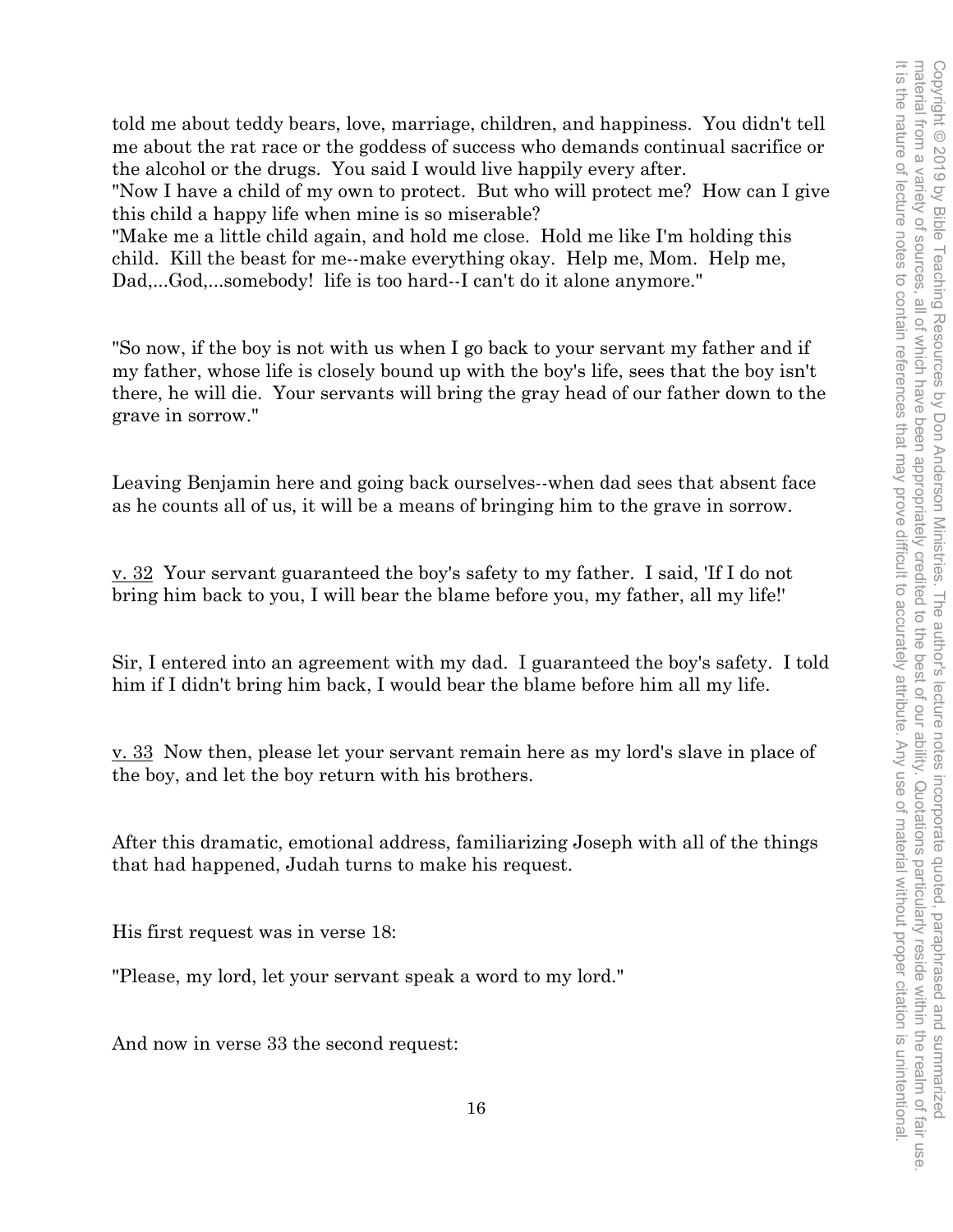"Please let your servant remain here as my lord's slave in place of the boy, and let the boy return with his brothers."

Judah's first statement before Joseph was that "We are now my lord's slaves--we ourselves and the one who was found to have the cup. But now since Joseph wants only one and the rest to go free, Judah wants to become that one. He wants to become the slave of Joseph in the place of Benjamin.

# Isaiah 53:4-6

Surely he took up our infirmities and carried our sorrows, yet we considered him stricken by God, smitten by him and afflicted. But he was pierced for our transgressions, he was crushed for our iniquities; the punishment that brought us peace was upon him, and by his wounds we are healed. We all, like sheep, have gone astray, each of us has turned to his own way; and the Lord has laid on him the iniquity of us all.

It is the desire of Judah to become the substitutionary slave for Benjamin, that he might be set free.

Is it any wonder that the line of promise to the Messiah is going to come through the tribe of Judah.

v. 34 How can I go back to my father if the boy is not with me? No! Do not let me see the misery that would come upon my father."

Judah ends with a question: "How can I go back to my father if the boy is not with me?" You see, there is no alternative for me. I either stay here as a slave and he goes free back to his father, or I cannot go. "No! Do not let me see the misery that would come upon my father."